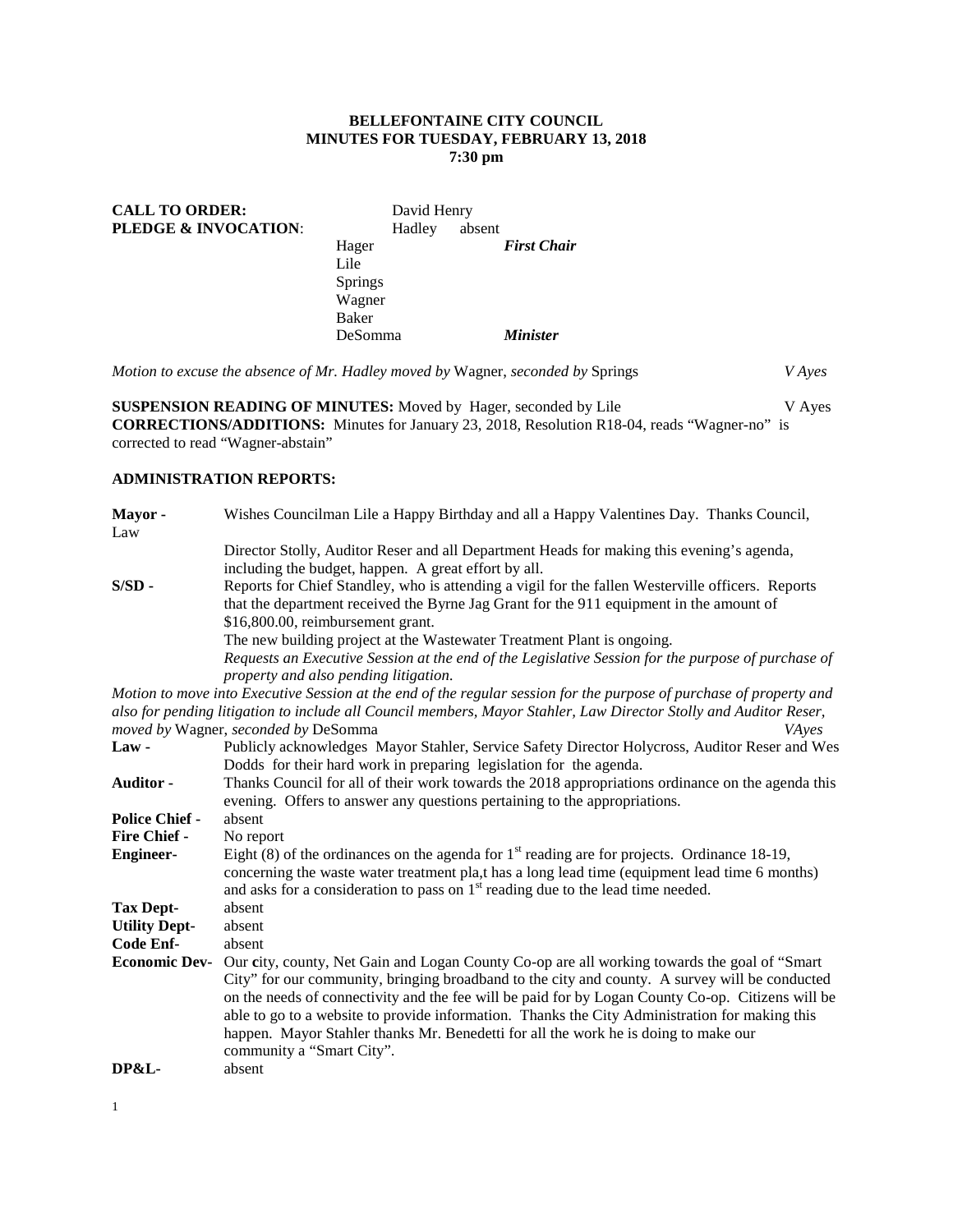#### **REPORTS OF STANDING COMMITTEES:**

| <b>Rules -</b>     | The committee met on February $6th$ to discuss options for medical marijuana.                                                                                                  |
|--------------------|--------------------------------------------------------------------------------------------------------------------------------------------------------------------------------|
|                    | Option 1-prohibit/restrict, option 2-place a moratorium, option 3- zoning and option 4-                                                                                        |
|                    | do nothing. The committee decided to go with option 1 to prohibit/restrict. Law Director                                                                                       |
|                    | Stolly is working on an Ordinance for the issue.                                                                                                                               |
|                    | February $8th$ , the committee met to discuss the property maintenance ordinance and will meet<br>again on Thursday, February 22 <sup>nd</sup> at 4:00 pm in Council Chambers. |
| <b>Finance -</b>   | Explained ordinances on the agenda.                                                                                                                                            |
| <b>Utilities -</b> | Announces a committee meeting for February $22nd$ at 8:30 am in Council Chambers                                                                                               |
| Safety -           | No report                                                                                                                                                                      |
| <b>Streets -</b>   | President Henry mentions an alley vacation that came before the Planning Commission, to vacate                                                                                 |
|                    | The northern 125' portion of the 15' wide alley located south of Malone Street. Law Director<br>Stolly will check to see if a hearing is required.                             |
|                    | Sidewalks, Curbs & Parks - Handed out minutes of the Joint Recreation Board meeting for January (copy att to                                                                   |
|                    | Clerk's official minutes) Also handed out a Program Guide for Youth Activities.                                                                                                |
|                    | The Shade Tree Commission will be maintaining trees and targeting dead trees for removal. The                                                                                  |
|                    | pruning program will also continue.                                                                                                                                            |
| Audit –            | No report                                                                                                                                                                      |

#### **COMMUNICATIONS FROM CITIZENS:**

## **INTRODUCTION OF ORDINANCES:**

## **1. ORDINANCES FOR 1ST READING**

18-05 A. AN ORDINANCE ESTABLISHING AND PROVIDING FOR COMPENSATION OF DEPARTMENT HEADS AND SUPERVISORY HOURLY POSITIONS FOR CERTAIN CITY EMPLOYEES AND DECLARING AN EMERGENCY IN THE CITY OF BELLEFONTAINE, OHIO. (2018 SUPERVISORY WAGE ORDINANCE) **FINANCE**

|       | $3RR-$<br>Passage-<br>Adoption- | Moved by Wagner, seconded by Baker                                                                                                                                                                                                        | V Ayes |
|-------|---------------------------------|-------------------------------------------------------------------------------------------------------------------------------------------------------------------------------------------------------------------------------------------|--------|
| 18-06 | В.<br><b>FINANCE</b>            | AN ORDINANCE ESTABLISHING AND PROVIDING FOR COMPENSATION FOR<br>CERTAIN SERVICE EMPLOYEES OF THE CITY OF BELLEFONTAINE, AND<br>DECLARING AN EMERGENCY IN THE CITY OF BELLEFONTAINE, OHIO. (2018)<br><b>SERVICE WORKERS PAY ORDINANCE)</b> |        |
|       | $3RR-$<br>Passage-<br>Adoption- | Moved by Wagner, seconded by Springs                                                                                                                                                                                                      | V Ayes |
| 18-07 | C.                              | AN ORDINANCE ESTABLISHING AND PROVIDING FOR COMPENSATION FOR<br>CERTAIN HOURLY EMPLOYEES OF THE CITY OF BELLEFONTAINE AND                                                                                                                 |        |

DECLARING AN EMERGENCY IN THE CITY OF BELLEFONTAINE, OHIO. (2018 CLERICAL WORKERS PAY ORDINANCE) FINANCE CLERICAL WORKERS PAY ORDINANCE) **FINANCE**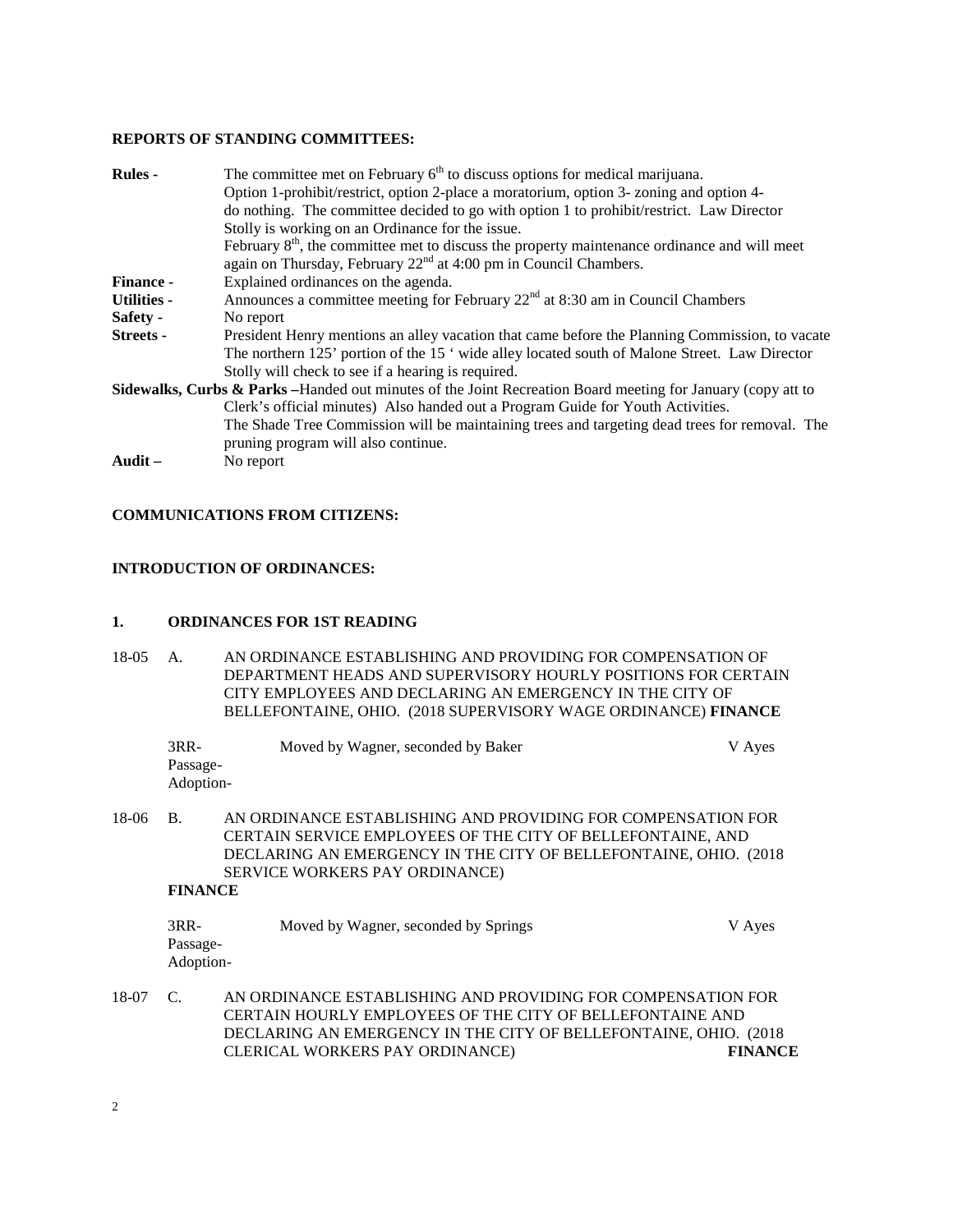|                      | 3RR-<br>Passage-<br>Adoption- | Moved by Wagner, seconded by Baker                                                                                                                                                                                                                                                                                                                    | V Ayes         |  |
|----------------------|-------------------------------|-------------------------------------------------------------------------------------------------------------------------------------------------------------------------------------------------------------------------------------------------------------------------------------------------------------------------------------------------------|----------------|--|
| 18-08                | D.                            | AN ORDINANCE MAKING PERMANENT APPROPRIATIONS FOR CURRENT<br>EXPENSES AND OTHER EXPENDITURES DURING THE FISCAL YEAR ENDING<br>DECEMBER 31, 2018, AND DECLARING AN EMERGENCY IN THE CITY OF<br>BELLEFONTAINE, OHIO.                                                                                                                                     | <b>FINANCE</b> |  |
|                      | 3RR-<br>Passage-<br>Adoption- | Moved by Wagner, seconded by Springs                                                                                                                                                                                                                                                                                                                  | V Ayes         |  |
| 18-09                | E.                            | AN ORDINANCE AUTHORIZING THE MAYOR AND SERVICE-SAFETY DIRECTOR<br>TO ENTER INTO A LABOR CONTRACT WITH THE INTERNATIONAL ASSOCIATION OF<br>FIREFIGHTERS, BELLEFONTAINE CHAPTER NO. 351 FOR A PERIOD OF TIME FROM<br>JANUARY 1, 2018, THROUGH DECEMBER 31, 2020 AND DECLARING AN EMERGENCY<br>IN THE CITY OF BELLEFONTAINE, OHIO.                       | <b>FINANCE</b> |  |
|                      | 3RR-<br>Passage-<br>Adoption- | Moved by Wagner, seconded by Baker                                                                                                                                                                                                                                                                                                                    | V Ayes         |  |
| $18 - 10$            | F <sub>r</sub>                | AN ORDINANCE AUTHORIZING THE MAYOR AND SERVICE-SAFETY DIRECTOR TO<br>ENTER INTO A LABOR CONTRACT WITH THE BELLEFONTAINE CHAPTER OF THE<br>OHIO PATROLMANS BENEVOLENT ASSOCIATION AND ITS MEMBERSHIP FOR A<br>PERIOD OF TIME FROM JANUARY 1, 2018, THROUGH DECEMBER 31, 2020 AND<br>DECLARING AN EMERGENCY IN THE CITY OF BELLEFONTAINE, OHIO. FINANCE |                |  |
|                      | 3RR-<br>Passage-<br>Adoption- | Moved by Wagner, seconded by Springs                                                                                                                                                                                                                                                                                                                  | V Ayes         |  |
| $18 - 11$            | G.                            | AN ORDINANCE AUTHORIZING THE SERVICE-SAFETY DIRECTOR TO ENTER INTO<br>CONTRACT WITH JACK DOHENY COMPANIES OF NORTHVILLE, MICHIGAN FOR<br>THE PURCHASE OF A VACTOR COMBINATION SEWER CLEANER AND DECLARING<br>AN EMERGENCY IN THE CITY OF BELLEFONTAINE, OHIO.                                                                                         | <b>FINANCE</b> |  |
|                      | 3RR-<br>Passage-<br>Adoption- | Moved by Wagner, seconded by Baker                                                                                                                                                                                                                                                                                                                    | V Ayes         |  |
| 18-12<br><b>CITY</b> | H.                            | AN ORDINANCE AUTHORIZING THE LOAN OF MONIES FROM FUND 615 REFUSE TO<br>FUND 415 CAPITAL IMPROVEMENTS AND DECLARING AN EMERGENCY IN THE                                                                                                                                                                                                                |                |  |
|                      |                               | OF BELLEFONTAINE, OHIO.                                                                                                                                                                                                                                                                                                                               | <b>FINANCE</b> |  |
|                      | 3RR-<br>Passage-<br>Adoption- | Moved by Wagner, seconded by Springs                                                                                                                                                                                                                                                                                                                  | V Ayes         |  |
| 18-13                | I.                            | AN ORDINANCE AUTHORIZING THE SERVICE-SAFETY DIRECTOR TO ENTER INTO<br>CONTRACT WITH<br>BOB CHAPMAN FORD OF MARYSVILLE, OHIO FOR THE                                                                                                                                                                                                                   |                |  |
|                      | <b>PURCHASE</b>               |                                                                                                                                                                                                                                                                                                                                                       |                |  |

3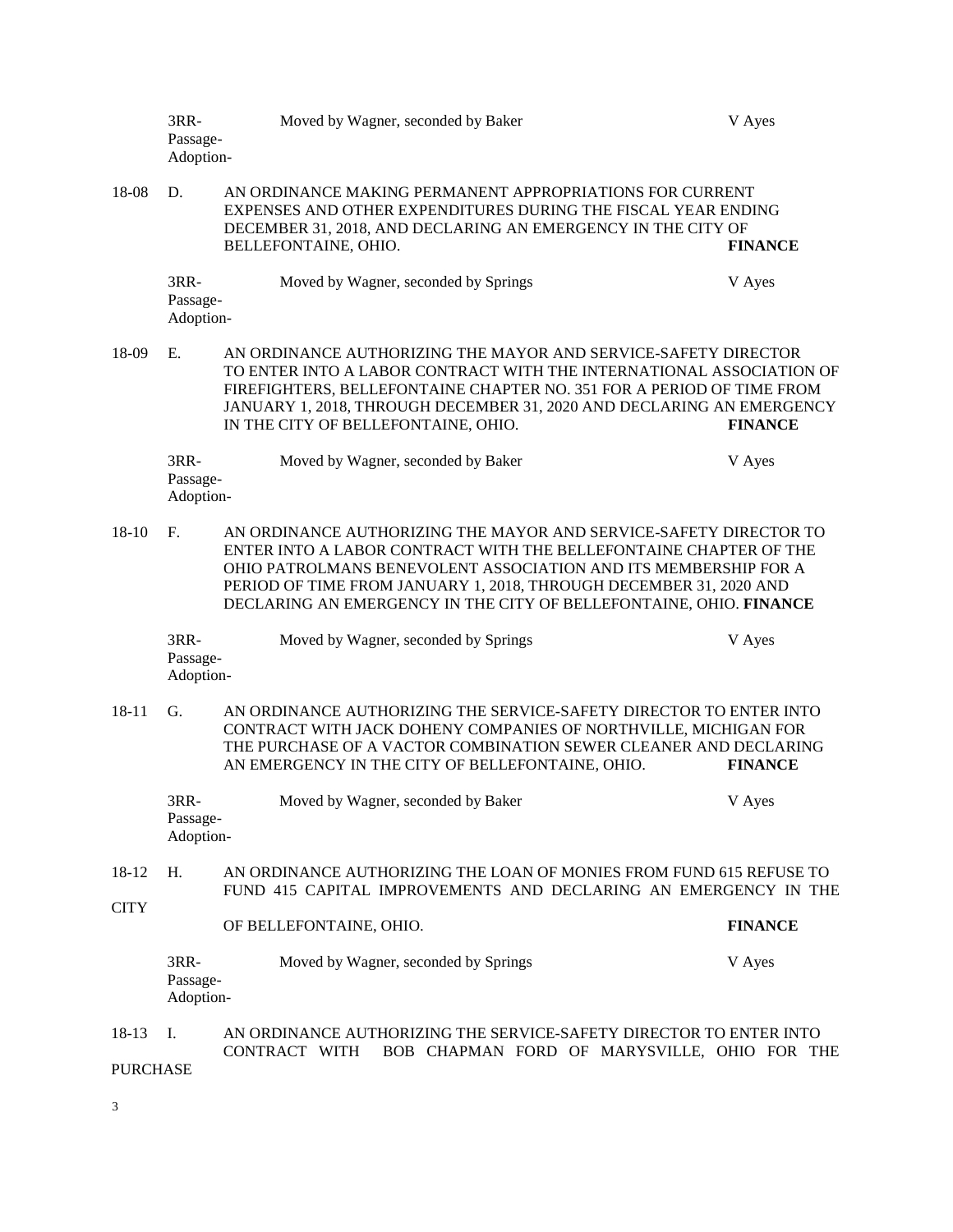## OF FOUR (4) VEHICLES THROUGH THE STATE OF OHIO CONTRACT PURCHASING PROGRAM AND DECLARING AN EMERGENCY IN THE CITY OF BELLEFONTAINE,

## OHIO.

| OHIO.                       |                               |    |                      |                                                                                                                                                                                                                  |  |             |                          |             |
|-----------------------------|-------------------------------|----|----------------------|------------------------------------------------------------------------------------------------------------------------------------------------------------------------------------------------------------------|--|-------------|--------------------------|-------------|
|                             | 3RR-<br>Passage-<br>Adoption- |    |                      | Moved by Wagner, seconded by Baker                                                                                                                                                                               |  |             | <b>FINANCE</b><br>V Ayes |             |
| $18-14$<br><b>PROPOSALS</b> | J.                            | AN |                      | ORDINANCE AUTHORIZING THE SERVICE-SAFETY DIRECTOR TO                                                                                                                                                             |  |             |                          | <b>SEEK</b> |
|                             |                               |    |                      | AND/OR ADVERTISE FOR BIDS AND ENTER INTO CONTRACT WITH THE SELECTED<br>CONTRACTOR AND/OR BIDDERS FOR THE TR 179 & CR 10 WATER LINE EXTENSION<br>PROJECT AND DECLARING AN EMERGENCY IN THE CITY OF BELLEFONTAINE, |  |             |                          |             |
| OHIO.                       | 3RR-<br>Passage-<br>Adoption- |    |                      | Moved by Wagner, seconded by Springs                                                                                                                                                                             |  |             | <b>FINANCE</b><br>V Ayes |             |
| $18-15$                     | Κ.                            | AN |                      | ORDINANCE AUTHORIZING THE SERVICE-SAFETY DIRECTOR TO                                                                                                                                                             |  |             |                          | <b>SEEK</b> |
| <b>PROPOSALS</b>            |                               |    |                      | AND/OR ADVERTISE FOR BIDS AND ENTER INTO CONTRACT WITH THE SELECTED<br>CONTRACTOR AND/OR BIDDERS FOR THE 2018 SANITARY SEWER LINING PROJECT<br>AND DECLARING AN EMERGENCY IN THE CITY OF BELLEFONTAINE, OHIO.    |  |             |                          |             |
| <b>FINANCE</b>              |                               |    |                      |                                                                                                                                                                                                                  |  |             |                          |             |
|                             | 3RR-<br>Passage-<br>Adoption- |    |                      | Moved by Wagner, seconded by Baker                                                                                                                                                                               |  |             | V Ayes                   |             |
| $18-16$<br><b>PROPOSALS</b> | L.                            | AN |                      | ORDINANCE AUTHORIZING THE SERVICE-SAFETY                                                                                                                                                                         |  | DIRECTOR TO |                          | <b>SEEK</b> |
|                             |                               |    | BELLEFONTAINE, OHIO. | AND/OR ADVERTISE FOR BIDS AND ENTER INTO CONTRACT WITH THE SELECTED<br>CONTRACTOR AND/OR BIDDERS FOR THE EASTERN AVENUE BRIDGE<br>RECONSTRUCTION PROJECT AND DECLARING AN EMERGENCY IN THE CITY OF               |  |             | <b>FINANCE</b>           |             |
|                             | 3RR-<br>Passage-<br>Adoption- |    |                      | Moved by Wagner, seconded by Springs                                                                                                                                                                             |  |             | V Ayes                   |             |
| 18-17<br><b>PROPOSALS</b>   | M.                            |    |                      | AN ORDINANCE AUTHORIZING THE SERVICE-SAFETY DIRECTOR TO SEEK                                                                                                                                                     |  |             |                          |             |
| OHIO.                       |                               |    |                      | AND/OR ADVERTISE FOR BIDS AND ENTER INTO CONTRACT WITH THE SELECTED<br>CONTRACTOR AND/OR BIDDERS FOR THE DOWELL AVENUE IMPROVEMENTS<br>PROJECT AND DECLARING AN EMERGENCY IN THE CITY OF BELLEFONTAINE,          |  |             |                          |             |
|                             |                               |    |                      |                                                                                                                                                                                                                  |  |             | <b>FINANCE</b>           |             |

3RR- Moved by Wagner, seconded by Baker V Ayes Passage-

Adoption-

18-18 N. AN ORDINANCE AUTHORIZING THE SERVICE-SAFETY DIRECTOR TO SEEK PROPOSALS

4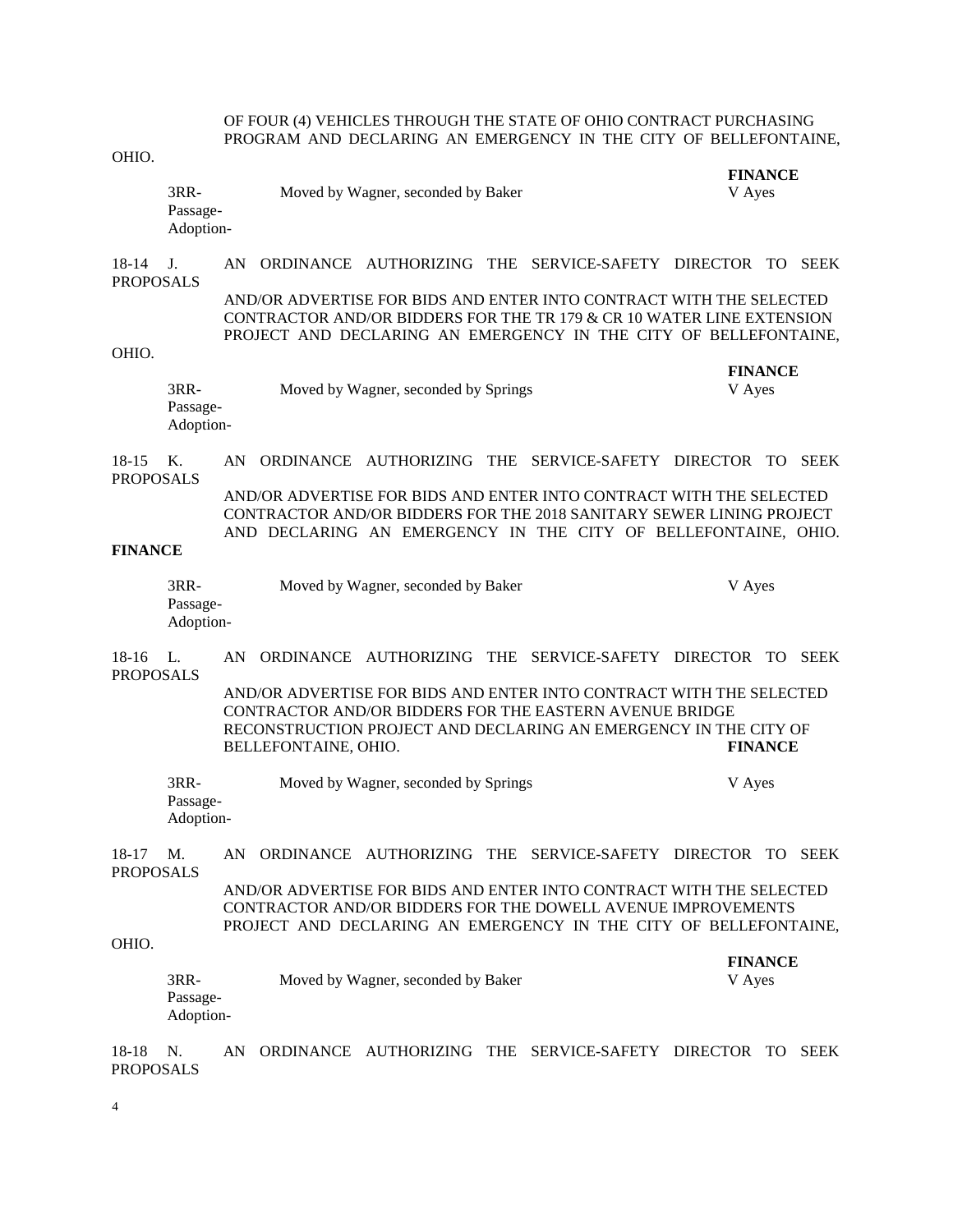AND/OR ADVERTISE FOR BIDS AND ENTER INTO CONTRACT WITH THE SELECTED CONTRACTOR AND/OR BIDDERS FOR THE 2018 STREET RESURFACING PROJECT

AND

#### DECLARING AN EMERGENCY IN THE CITY OF BELLEFONTAINE, OHIO. **FINANCE**

| 3RR-      | Moved by Wagner, seconded by Springs | V Aves |
|-----------|--------------------------------------|--------|
| Passage-  |                                      |        |
| Adoption- |                                      |        |

18-19 O. AN ORDINANCE AUTHORIZING THE SERVICE-SAFETY DIRECTOR TO SEEK PROPOSALS AND/OR ADVERTISE FOR BIDS AND ENTER INTO CONTRACT WITH THE SELECTED CONTRACTOR AND/OR BIDDERS FOR CERTAIN IMPROVEMENTS FOR CLARIFIER NUMBER ONE AT THE BELLEFONTAINE WASTEWATER TREATMENT PLANT LOCATED AT 10 SOUTH TROY ROAD AND DECLARING AN EMERGENCY IN THE **CITY** 

OF BELLEFONTAINE, OHIO. **FINANCE**

| $3RR-$    | Moved by Wagner, seconded by Baker | V Aves |
|-----------|------------------------------------|--------|
| Passage-  | Moved by Wagner, seconded by Baker | V Aves |
| Adoption- | Moved by Wagner, seconded by Baker | V Aves |

18-20 P. AN ORDINANCE AUTHORIZING THE SERVICE-SAFETY DIRECTOR TO SEEK PROPOSALS AND/OR ADVERTISE FOR BIDS AND ENTER INTO CONTRACT WITH THE SELECTED CONTRACTOR AND/OR BIDDERS FOR THE NORTH TROY ROAD SANITARY SEWER EXTENSION PROJECT AND DECLARING AN EMERGENCY IN THE CITY OF BELLEFONTAINE, OHIO. **FINANCE**

3RR- Moved by Wagner, seconded by DeSomma V Ayes Passage-Adoption-

#### **2. ORDINANCES FOR 2ND READING**

#### **3. ORDINANCES FOR 3RD READING**

18-02 A. AN ORDINANCE ESTABLISHING WORK HOURS FOR THE CLERK OF COURT AND ALL DEPUTY CLERKS OF THE BELLEFONTAINE MUNICIPAL COURT AND DECLARING AN EMERGENCY IN THE CITY OF BELLEFONTAINE, OHIO.

**FINANCE**

Adoption- Moved by Wagner, seconded by Springs V Ayes

**COMMUNICATIONS FROM CLERK:** Read an invite to Council for the Logan County Bicentennial Celebration on Saturday, March 17, 2018, social hour 6:15 pm, welcome and program at 7:00 pm at the Holland Theatre.

Received a copy of the Municipal Court Annual Report of Operations which will be on file if anyone would like a